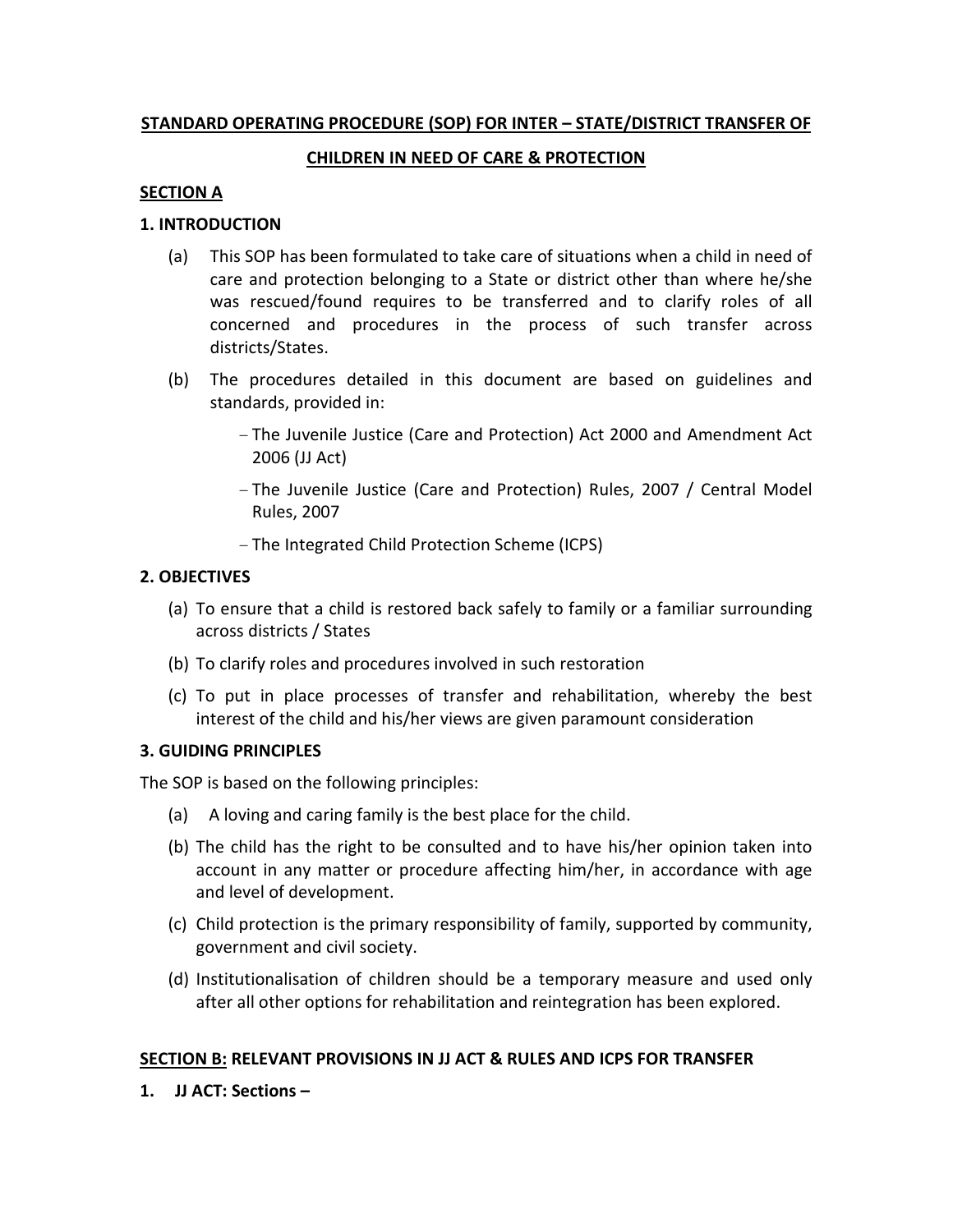- (a) 38: Transfer
- (b) 50: Sending a juvenile or child outside jurisdiction
- (c) 56: Power of competent authority to discharge and transfer juvenile or child

(d) 57: Transfer between children's homes, under the Act, and juvenile homes of like nature in different parts of India

## 2. JJ CENTRAL MODEL RULES, 2007: Rules -

- (a) 65: Restoration and follow up
- (b) 78: Transfer
- (c) 79: Procedure for sending a juvenile or child outside the jurisdiction of a competent authority
- (d) 81(g): Role of District Child Protection Unit in transfer of children

#### 3. ICPS: SCHEME ANNEXURES:

- (a) I Guidelines for Extending Emergency outreach services through Childline (functions of support organisations & district sub centres: both support organisations in the urban model and district sub centres in the rural model of childline services, are to follow up on cases referred by a collaborative organization/those children who have been restored to their families in villages.
- (b) II Guidelines for Open Shelters for Children in need in Urban and Semi-Urban areas: objectives of Open Shelters are reintegration of these children into families, alternative care and community and regular follow up to ensure that children do not return to vulnerable situations.
- (c) III Guidelines for family based non-institutional care through Sponsorship, Foster care, Adoption and After Care: to rehabilitate orphaned, abandoned and surrendered children in a family environment, prevent children from becoming destitute/vulnerable and to restore children kept within institutions for economic reasons, to their families.
- (d) VII + Chapter IV- District Child Protection Unit/Society (1.3/v): functions of DCPU; including supporting CWC for inquiry and restoration of children.
- (e) XIII (section 7) Minimum standards of care for institutions under the JJ Act, Amendment Act & ICPS.

# SECTION C: TRANSFER OF CHILDREN

#### 1. There are four kinds of transfers being focused on in this document:

(a) Transfer of a child to another district within the state (Inter-district transfer)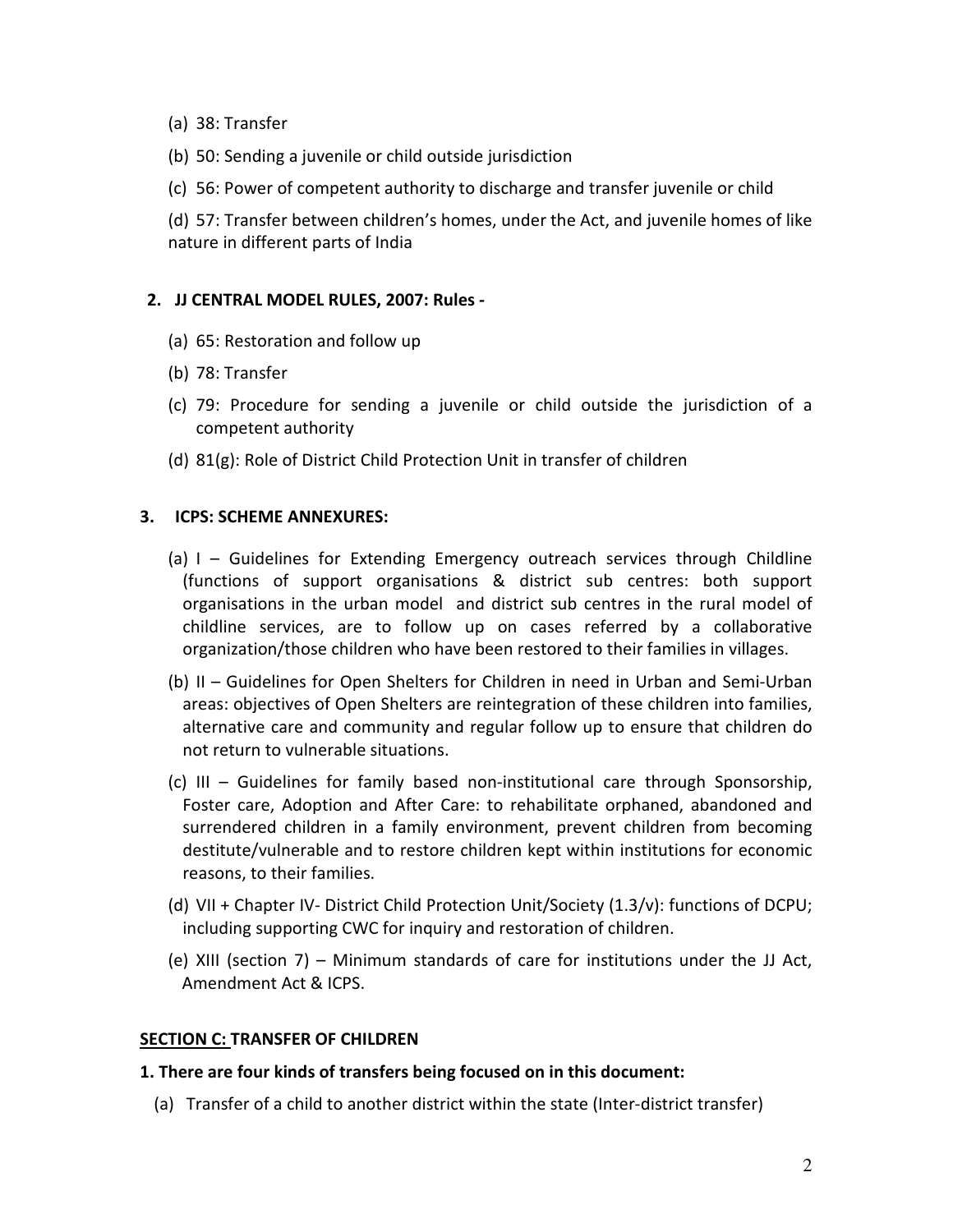- (b) Transfer of a child to another state (Inter-state transfer)
- (c) Inter-country transfer: Repatriation
- (d) Transfer of a child from one child care institution to another within the district
- 2. Situations under which transfer is to be considered: The CWC can consider transfer of a child in the following situations:
	- (a) The family of the child has been traced and is willing and capable of taking care of the child
	- (b) It is in the best interest of the child and brings her/him closer to her/his natural place of stay or other siblings
	- (c) The child requires specialized services such as adoption or has special needs and the home/facility that the child is being transferred to, is better equipped to provide services for the same.

## 3. Transfer should not be considered only because:

- (a) The child has created problems or is difficult to manage in the existing institution
- (b) Is suffering from chronic or terminal illness (unless the transfer is required for better treatment of the disease.)
- (c) Has become physically or mentally affected /handicapped (unless the transfer is to a Home better equipped to handle such situations).

#### 4. No child shall be transferred until:

- (a) The child has been suitably informed, counseled, prepared and convinced regarding the return to the home district. If the child expresses unwillingness, effort has to be taken to understand why this is so. The child should not be transferred until counseling/orientation about the proposed shift has been satisfactorily completed and the child's informed consent has been given.
- (b) The process of evidence giving and cross examination for a legal proceeding involving the child has been completed.

# 5. General Instructions:

(a) If a child is to be transferred from one district to another district in the same or another State, the child must be handed over to the CWC of the child's home district in case of transfer within the State. In case of inter-State transfer, the child may be handed over to the CWC of the home district of the child, if convenient, otherwise to the capital city of the home State. This is to ensure that the child remains under the protective net of the CWC and appropriate decisions are taken keeping child's best interest in mind once the child arrives in her/his home district/State.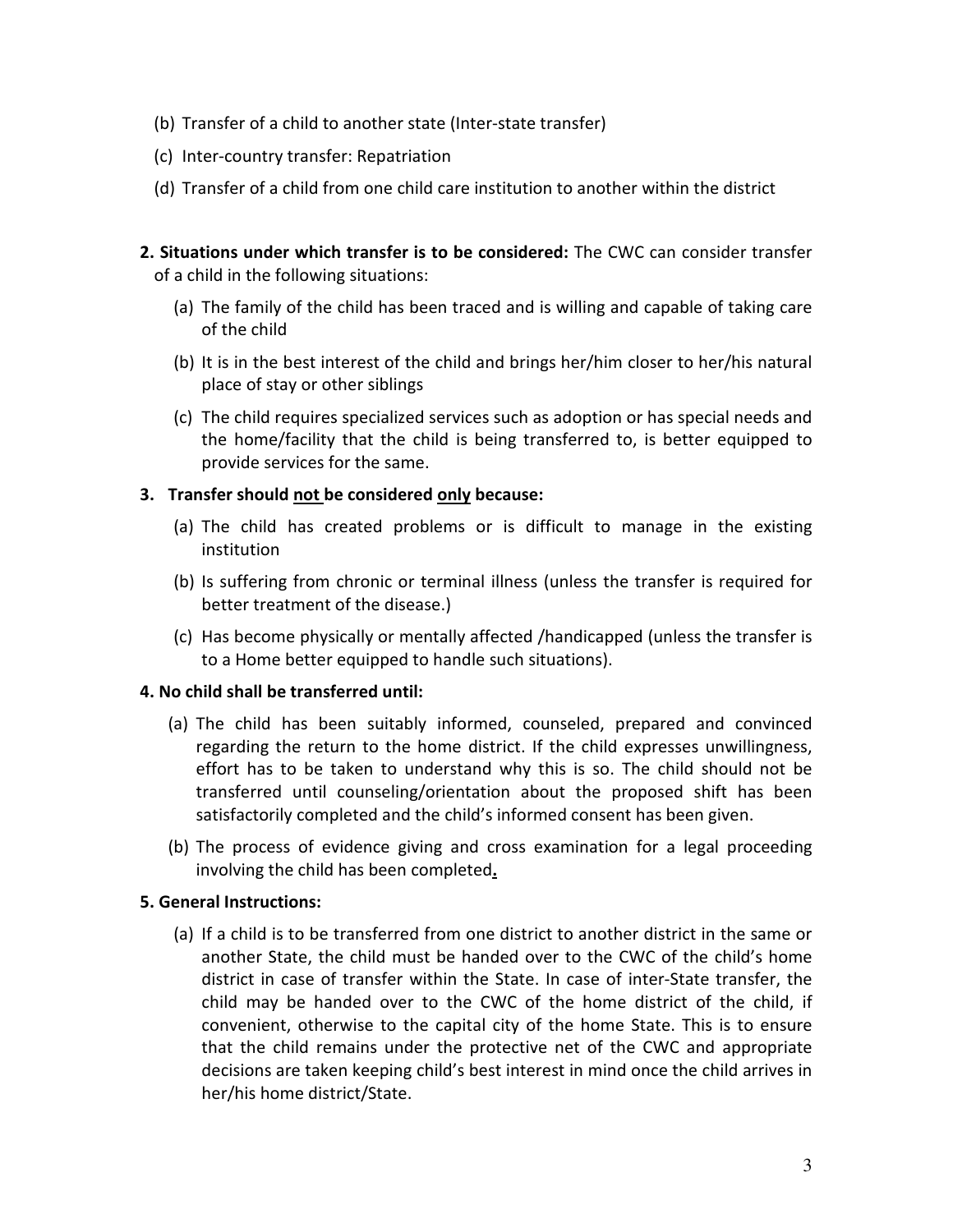- (b) Once the child has consented/agreed to the transfer, it should be ensured that the transfer be effected in the minimum possible time.
- (c) It is important that the CWCs, both sending and in the Home district/State, record their orders and the reasons for giving the order in a systematic and detailed manner in the Roznama/Daily diary. These orders should be signed by at least two members including the Chairperson.
- (d) CWCs should ensure that all the other records and documents are also maintained, with the case docket of the child, by the Probation Officer/Social Welfare Officer/representative of DCPU, in the centralised records of the CWCs and copies of the same should be available with the respective District Child Protection Units.

## **SECTION D: STEPS IN TRANSFER**

#### 1. TRANSFER OF A CHILD TO ANOTHER DISTRICT WITHIN THE STATE

#### 1. 1 . Procedure to be followed by sending CWC

- (a) After discussion with the child, the final report of the Probationary Officer/Child Welfare Officers/ concerned officer from the DCPU (PO/CWO/) detailing whereabouts of child's family or probable address etc. and recommending transfer is placed before the CWC.
- (b) The CWC will talk to the child to verify details provided and also to ascertain the child's willingness to return to the Home district. If the child expresses any reservations, the CWC should direct PO/CWO/staff of DCPU that the child be given more time and counseling, to help in clarifying any issues that the child may have regarding the return.
- (c) If the child expresses willingness for the transfer:
	- The CWC in the Home district is to be contacted for inquiry into and confirmation of the address / details given by the child. The telephone numbers of CWCs of other districts are to be made available by the District Child Protection Unit, for the CWC and the Superintendent of the Home
	- The CWC will send the case details of the child to the CWC in the home district through the DCPU
	- The sending CWC should request the Home district CWC to reply within 15 days of receiving the information, so that there is no unnecessary delay for the child.
- (d) Once the CWC in the Home district confirms that the address / details given by the child have been verified/ located, the sending CWC shall prepare a detailed transfer order in the format prescribed in the JJ Act, duly signed by two members.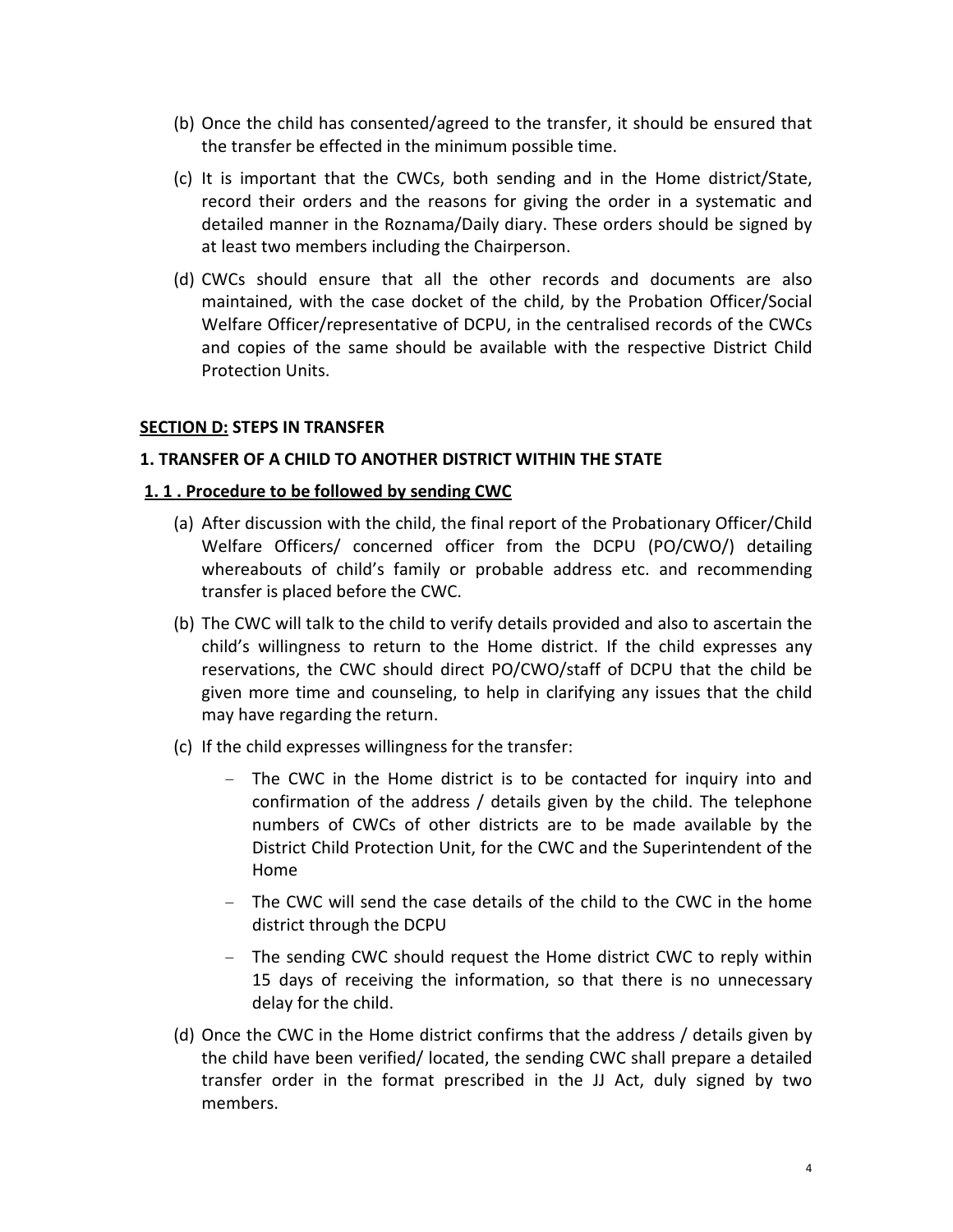- (e) The CWC should give an escort order to SJPU to undertake the escort within 15 days. A copy of this order shall also be given to the superintendent of the home where the child is currently placed. A girl child will have to be accompanied by a woman officer.
- (f) Where SJPU is not available, as a last resort, the CWC may direct the Staff of the Home/or staff of DCPU/ DWCD to accompany the child to her/his home district.
- (g) Until the escort is made available, the child will remain in the Shelter Home/Children's Home in safe custody.
- (h) Expenditure for travel etc. shall be borne by the DCPU of the sending district.
- (i) Documents that have to be sent along with the child would include:
	- Age documents
	- Belongings of the child
	- Medical report
	- Educational records
	- Copy of the case file, including final report of the PO/CWO/staff of DCPU, and any other documents such as the Individual care plan, if already prepared
	- Certificates of participation in different trainings, competitions, technical courses
- (j) In the case of children rescued from labour, the labour department must be involved in the rescue and production of the child has to be done before the CWC. The CWC must direct the Labour Department to furnish a Rescue Certificate and this is to be transferred along with the other documents at the time of restoration of the child.
- (k) For a child rescued from trafficking for Commercial sexual exploitation: If the child is a foreigner, it would be necessary for the child to be produced before the JJB too, which must declare the child as a victim and in need of care and protection. The DCPU shall inform the State Government and Superintendent of police, District Intelligence Branch/Deputy Commissioner, Special Branch, so that the process of family tracing can begin.

#### 1.2 Procedure to be followed by Receiving CWC/CWC in Home District:

- (a) On receiving the request for verification of child's details by the sending CWC, the CWC in the home district would verify that the child belongs to that district and communicate the same to the sending CWC within 15 days.
- (b) The home district CWC shall make preparations to receive the child, including a safe place for the child to stay in for a short period.